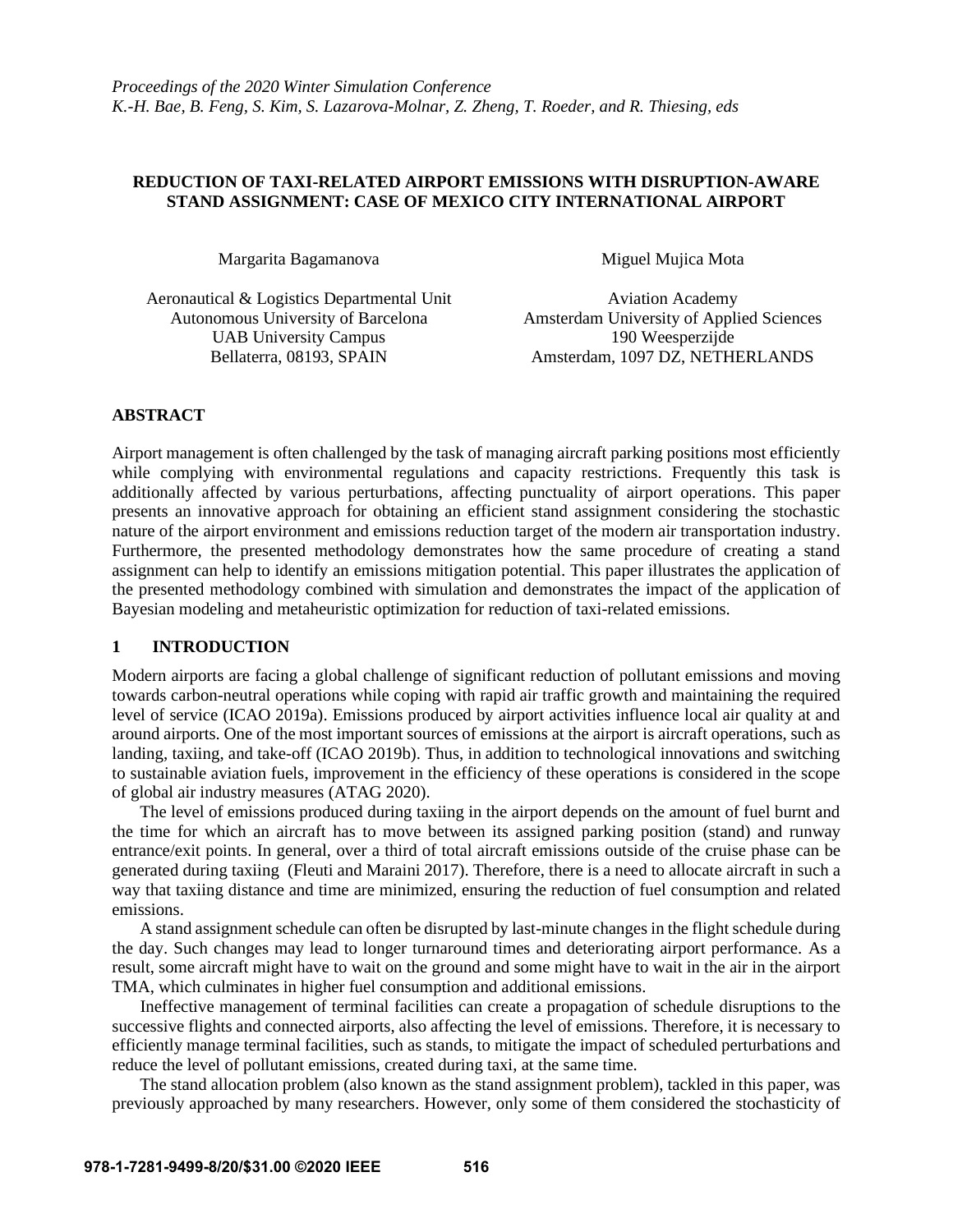airport operations in their methodology. Quite often to decrease the number of stand allocation conflicts and related aircraft waiting times, a stand has a certain idle time between two consecutive flights assigned to it. This idle time is called buffer time and has been proven as the best working measure for flight deviations up to 30 minutes (Hassounah and Steuart 1993; Yan and Chang 1998; Yan and Huo 2001; Yan et al. 2002). Nonetheless, such action can significantly reduce airport terminal capacity and therefore, should be avoided in modern congested airports.

Idle waiting and taxiing are estimated to contribute the most to the aircraft fuel consumption and airport emissions (Nikoleris et al. 2011). Therefore, the goals of idle waiting reduction and taxiing footprint optimization were approached by many researchers. Duinkerken et al. (2013), Li and Zhang (2017) estimated that using a single-engine approach, external electric engine, and towing sources for taxiing can significantly reduce emissions. Tsao et al. (2009) demonstrated that aircraft idle waiting time on the ground can be reduced by optimization of taxi-out and take-off sequences. Applications of pushback control, gate holding, and departure sequence optimization (Simaiakis and Balakrishnan 2016) applied by Khadilkar and Balakrishnan (2012), Simaiakis et al. (2014), and Ashok et al. (2017) showed a significant reduction of emissions related to taxiway and runway congestions.

Although the aforementioned methods proved to reduce environmental footprint, some of them also led to increasing stand occupancy times, thereby significantly reducing airport capacity which can become problematic in congested airports. Furthermore, these works have considered neither flight arrival time perturbations, nor taxiing from the runway to the stands (the taxi-in phase) that can substantially impact the taxiing time and related emissions (Hao et al. 2016). To fill the gap in this area and provide air transport management with a methodology to improve both efficiency and environmental impact of stand assignment operations, this paper presents how these two objectives can be combined in the stand assignment and demonstrates their achievement using simulation techniques.

This paper presents a bi-objective application of a stand assignment approach, that was previously introduced by Bagamanova and Mujica Mota (2020), for evaluating various stand assignment policies in terms of their sensitivity to schedule perturbations and environmental footprint. The presented methodology combines the benefits of data-mining and evolutionary optimization for generating a stand assignment that minimizes emissions and, by using simulation, the efficiency against possible schedule deviations and related emissions reduction is proved. The presented approach learns probabilities of schedule deviations depending on characteristics of the scheduled flights using Bayesian multilevel modeling (Bürkner 2017) from historical airport performance data. These probabilities are then used to calculate the most probable level of deviation for each flight in the target flight schedule. The calculated deviations are then considered in the generation of stand assignment, which is optimized to meet the goal of minimization of emissions generated during the taxi of an aircraft.

This paper continues as follows. Section 2 outlines the stand assignment methodology. Section 3 presents a case study and simulation experiments results. Conclusions and further research are presented in Section 4.

#### **2 METHODOLOGY**

The stand assignment method presented in this paper is composed of the two-module approach and experiments in a simulation model. The two-module approach generates optimized stand allocations based on the target flight schedule, historical data about schedule disruptions for the previous period, and userdefined assignment policies and optimization goals. After that, the obtained allocations are estimated in the simulation model that allows evaluating the environmental footprint quality of stand assignments generated in the two-module approach under the stochasticity of a real-life airport system.

#### **2.1 Algorithm Description**

This section gives a short description of the two-module approach that generates optimized stand assignments. A more general description can be found at Bagamanova and Mujica Mota (2020).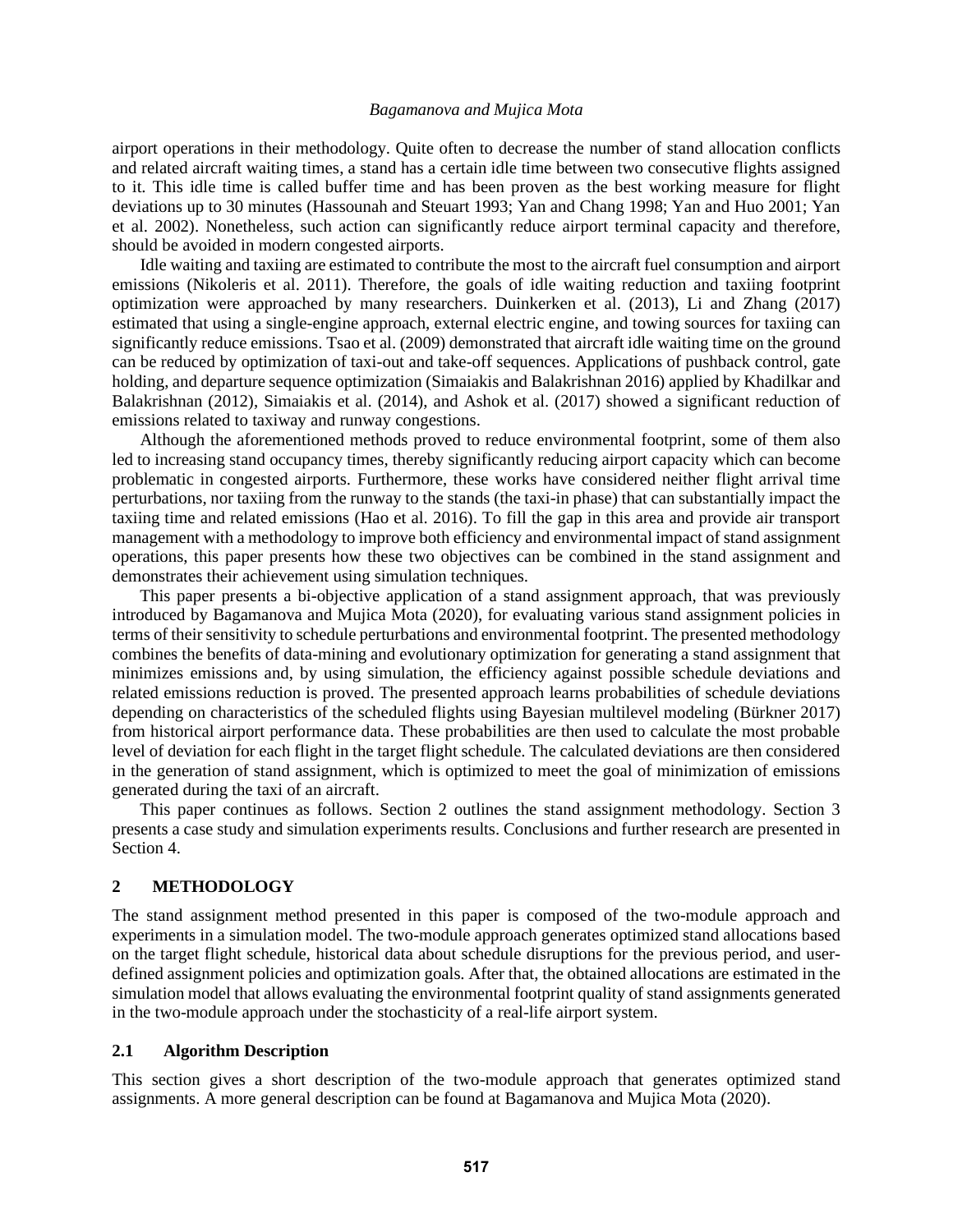The two-module approach is composed of two elements. Module I takes care of estimating probabilities of schedule deviations from the airport historical data. These probabilities are expressed in the form of Bayesian distributional models and describe a likelihood of certain levels of schedule deviations for various flight characteristics available in the historical data (e.g. such as airline name, scheduled time of arrival, and day of the week). By considering probable disruptions in the assignment planning, it is intended to reduce the idle time that aircraft might have to spend waiting for the planned stand availability and related emissions.

Module II assigns the target flight schedule to the available stands, respecting user-defined assignment policy and restrictions, considering most probable or user-defined probability level schedule disruptions in the stand occupancy times. Then the generated assignment is optimized with a genetic algorithm according to user-specified optimization goals. The result of such optimization is not necessarily an optimal solution, however, randomness used in the genetic algorithm in the form of crossover and mutation operators allows us to obtain a good quality solution in a reasonable time (Bagamanova and Mujica Mota 2020). The resulting stand assignment considers the stochasticity in the form of stand occupancy times deviations generated from the schedule deviations distributional models.

### **2.2 Optimization Objective**

To increase stand assignment efficiency and mitigate pollutant footprint, produced by aircraft movement on the ground and aircraft idle waiting for stand availability, the following bi-objective optimization goal function has been implemented in the optimization component of Module II of the two-module approach:

$$
min(w_1 * O_{taxi} + w_2 * O_{hold})
$$
\n(1)

The objective function (1) consists of the following individual objectives:

1. Minimize taxi distance to and from the parking positions and therefore the related emissions:

$$
O_{taxi} = \overline{d_{sched.taxi}} / Max \, d_{airport}
$$

2. Minimize the number of aircraft waiting for stand availability and, therefore, the idle use of engines:

$$
O_{hold} = \sum fl. hold / \sum fl.
$$

Where:

- $\overline{d_{\text{sched.taxi}}}$  the average taxi distance to and from the stand in the allocated schedule;
- Max  $d_{airport}$  the maximum possible taxi distance at the airport for considered runway configuration;
- $\sum f \cdot l \cdot h \cdot o \cdot l$  the number of aircraft that must wait for the stand availability;
- $\sum f l$ . the total number of aircraft in the schedule to allocate;
- $w_n$  priority weight for the corresponding objective. In the scope of this paper, all the weights are equal to 1 to obtain a stand assignment equally balanced for both considered objectives. For practical use, different stakeholders of the airport can decide the weights based on their preferences.

In the original implementation of the two-module approach by Bagamanova and Mujica Mota (2020), the optimization objective function in Module II also included maximization of the use of contact stands. This is a general preference for many airports as it allows to fully benefit from terminal building in terms of providing passenger experience and reduces the number of ground service vehicles moving on the apron. Yet, for the scope of this paper, such an objective was excluded as the primary goal is to generate a stand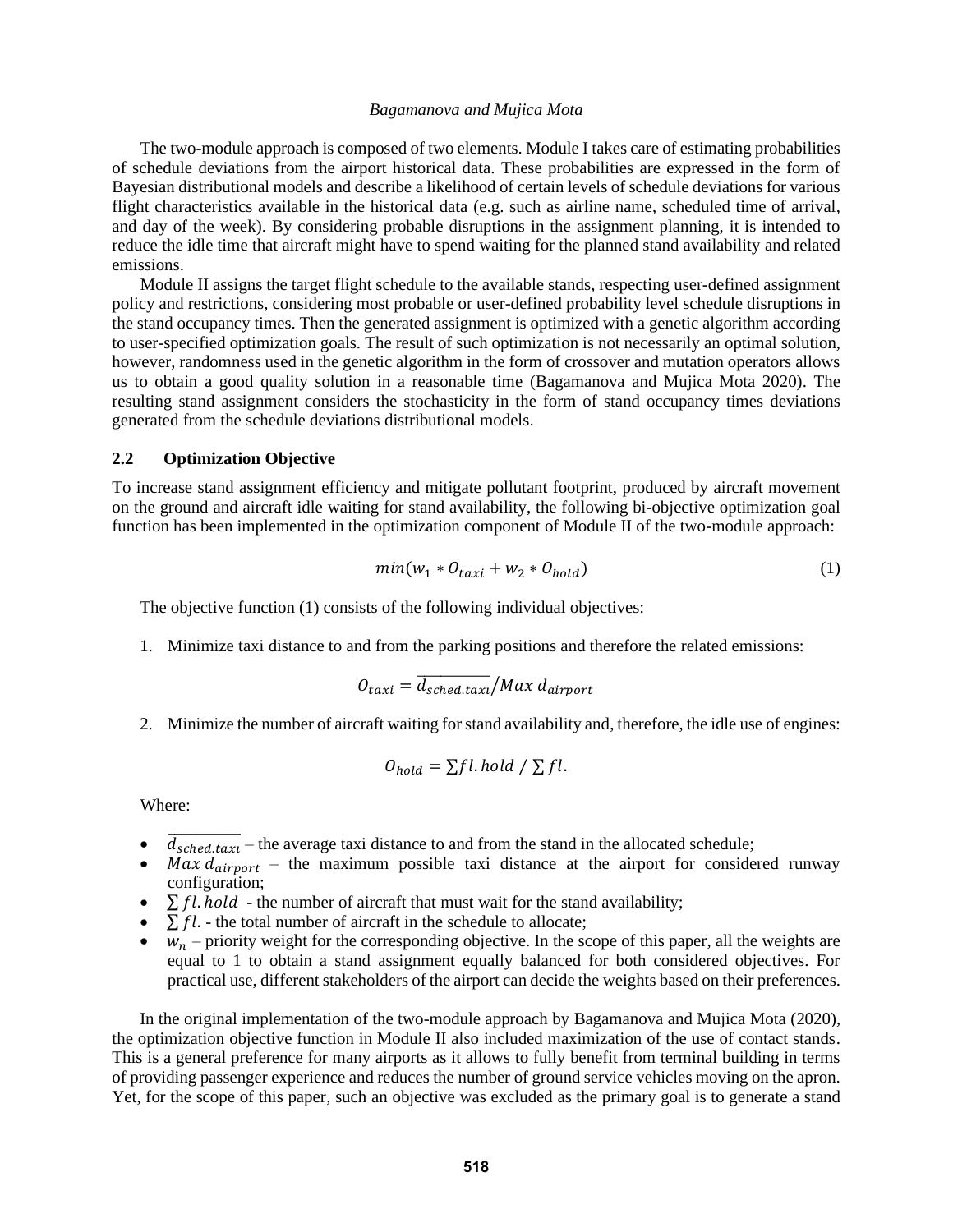assignment with minimized emissions. Nevertheless, it might be interesting to investigate the environmental cost of prioritizing contact stand use in the optimization component in future work.

# **3 CASE STUDY: MEXICO CITY INTERNATIONAL AIRPORT**

This section discusses the application of the two-module approach for encountering more environmentally efficient stand assignment policies for a case study airport.

## **3.1 General Information**

Mexico City International Airport (IATA code: MEX) is the main airport in Mexico with approximately 450 thousand landings and take-offs annually. There are two terminal buildings, separated by two parallel runways. These runways are never operated simultaneously due to proximity to each other. Such layout restricts MEX capacity and since 2017 it has been officially limited to 61 movements per hour with a maximum of 40 landings (SCT 2017).

In the scope of this paper, it is considered that 26 airlines are operating in two terminals in MEX, performing both international and domestic flights. From the total 91 stands available at MEX, only 84 were considered in this paper, as the rest is not used for passenger flights. Hence, Terminal 1 is represented by 11 open stands and 33 contact stands, among which 16 stands are dedicated to domestic flights and 17 to international. Terminal 2 is represented by 17 open stands and 23 contact stands, where 13 are used for domestic flights, 10 – for international.

### **3.2 Schedule Disruptions and Emissions**

On a global level, in 2018 Mexico generated approximately 1.5% of global air passenger transport-related emissions (Graver et al. 2019). MEX is located in the direct proximity of the urban zones of Mexico City, which makes the airport significantly affect air quality and noise levels of the city. According to SEDEMA (2018), MEX produces around 15% of the total pollutant emissions of Mexico city.

In 2017 Mexico has officially joined a global initiative for carbon-neutral air transport operations (ICAO 2020), which implies that all country airports have to follow ICAO emission reduction policies and standards. Despite these facts, up to the date of writing this paper official MEX website did not publish any official estimations of airport emissions level nor disclosed any measures to reduce the environmental footprint of its operations.

MEX frequently suffers from punctuality problems. In 2018 only 67% of all flights were performed on time (SCT 2019) with more than 20% of departing flights being delayed by 46 min on average (Flightstats 2018). Considering such a high level of perturbations and recent engagement in global pollutant footprint reduction initiative, MEX becomes a good target for application of the two-module approach to discover the hidden potential for emissions reduction related to stand assignment planning.

## <span id="page-3-0"></span>**3.3 Implementation of the Two-Module Approach**

As input data for this study, we used an official performance report for a period from 28.05.2018 to 03.06.2018, retrieved from International Airport of Mexico City (2018). This report consisted of more than 8,000 flights with actual and scheduled arrival times, flight numbers, airline names, and type of aircraft used. In the chosen week approximately 7% of arriving flights deviated for more than one hour from their schedule. More than 53% of scheduled arrivals suffered from a substantial delay of more than 15 min, which is a significant perturbation for a congested airport.

Due to the unavailability of actual data on turnaround times and arrival-departure aircraft correspondence, it was assumed to use only arriving passenger flights from the obtained report and define 60 minutes turnaround time for all flights in the performed experiments. Such limitations reduced the number of flights to 3,914 arrivals, where 31.7% were international flights and 68.3% - domestic.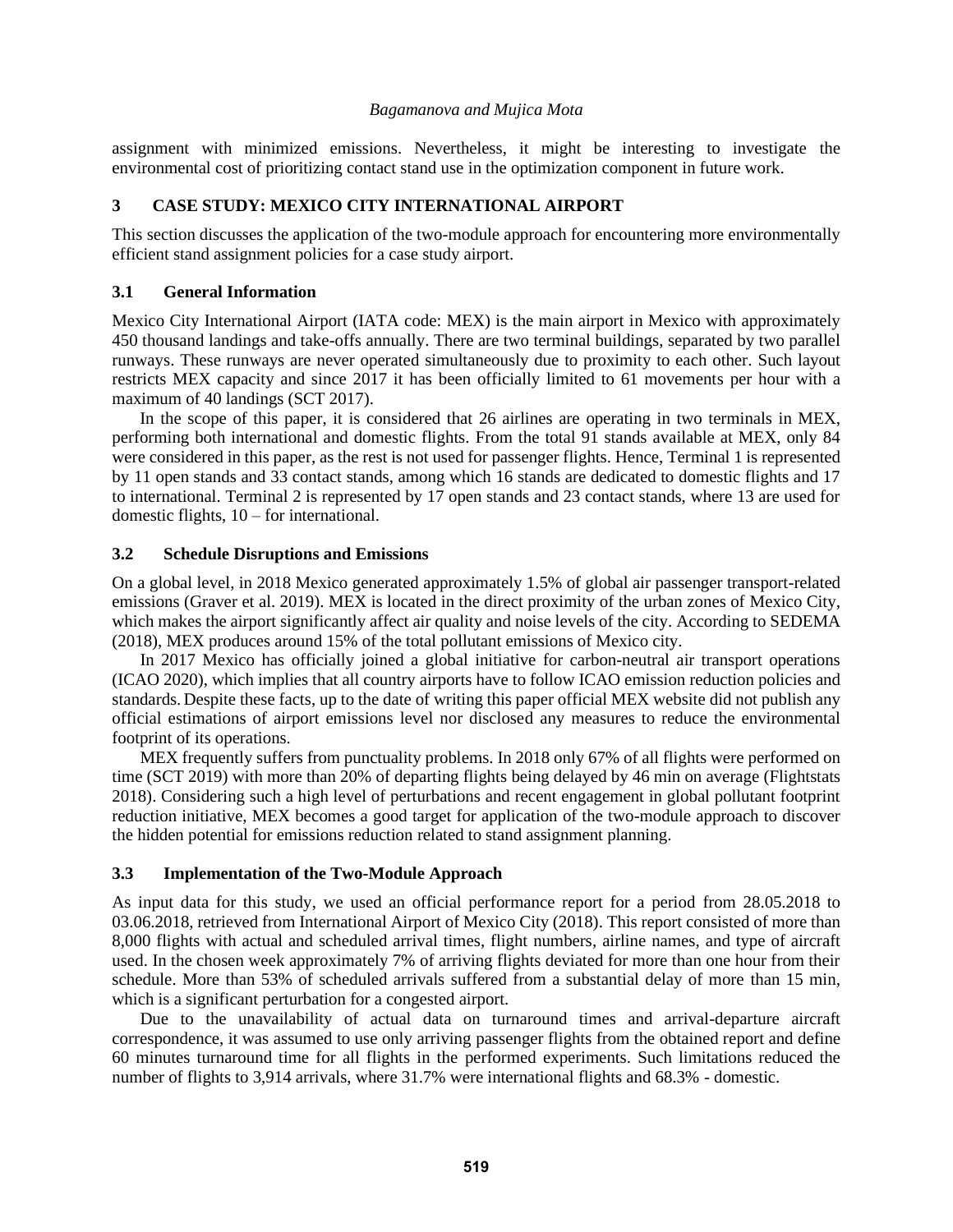The selected data of 3,914 flights have been processed in Module I and the Bayesian modelsfor arriving time deviations were built, assuming the correlation of deviations with airline name and hour of scheduled arrival. The detailed description of the resulting parameters of regression models, composing the summative Bayesian model, and output of Module I can be found at Bagamanova and Mujica Mota (2020).

Lastly, Module II created an assignment, considering most probable scheduled deviations, assignment policy restrictions, and optimized it according to the objective function (1). As the two-module approach is considered to be a more effective replacement to traditionally used buffer times, for the generation of stand assignment in Module II no buffer times were intentionally added between consecutive flights assigned to the same stand. The resulting assignment statistics are shown in [Figure 1.](#page-4-0)

Every airport has its own stand assignment policy restrictions, which implies certain use of the stands. The following are the restrictions considered in the presented algorithm:

- Domestic and international flights must be assigned to the specific stands in the designated zones. These are internal specifications of the airport e.g. international flights are assigned to stands that have access to the designated border control areas;
- Flight delays must be considered in the assignment (according to conditional probability distributions from Module I). In this paper, only arrival delays are considered due to unavailability of ground handling data and correspondence of arriving aircraft to departing aircraft;
- An assigned stand must correspond to the size of an aircraft (large aircraft require extra space due to larger wingspan). This is implemented through the identification of allowed stands for each flight on the stage of processing the input data in Module II.



Figure 1: Assignment statistics for Module II generated stand allocation.

<span id="page-4-0"></span>As can be observed from [Figure 1,](#page-4-0) most of the flights were assigned to stands located not too far from the runways. In Terminal 1 approximately 61.1% of scheduled flights were assigned to a stand located closer than Terminal 1 average taxi distance of 4.2 km from the runway; for Terminal 2 - 61.3% of flights were assigned to the stands with less than average Terminal 2 taxi distance of 5.6 km. Naturally, some of the flights had to be assigned to further located stands due to assignment policy constraints, designated border control zones, and unavailability of closer located stands. Nevertheless, [Figure 1](#page-4-0) demonstrates the algorithm's success with the minimization of taxi distance.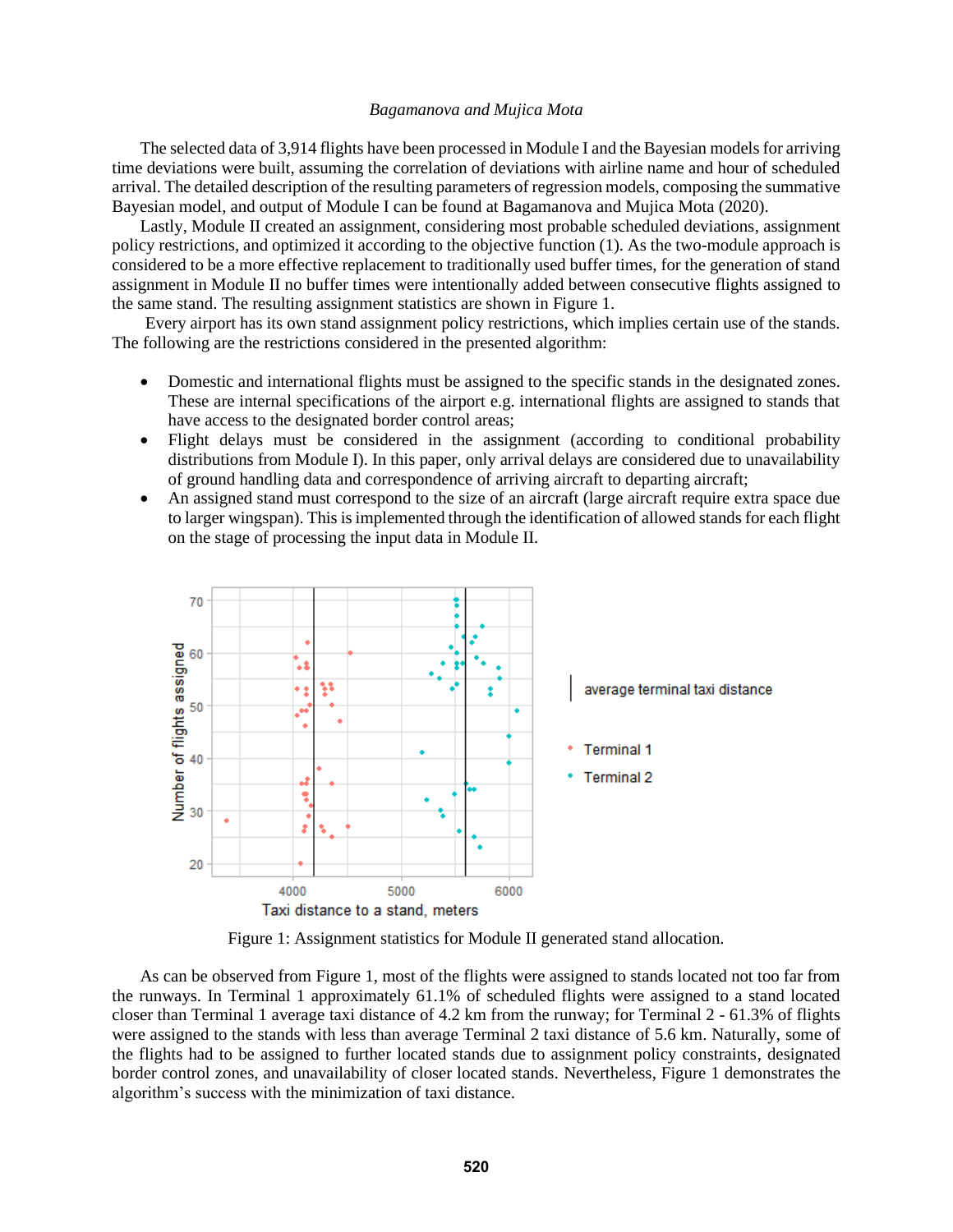One of the limitations of the data used for this study is the unavailability of actual historical MEX stand assignments. Therefore, for the moment, it is impossible to compare the quality of the two-module approach results with actual MEX stand assignments. Thus, to evaluate the quality of the obtained assignment and owing to the absence of actual historical stand assignments at MEX, the two-module approach assignment was tested in the environment of the MEX simulation model, as described in the next section. The detailed description and validation of this simulation model can be found at Mujica Mota and Flores (2019).

### **3.4 Simulation Experiments**

The principal objective of using a simulation model in this study is to evaluate the effects of consideration of schedule deviations in the stand assignment on the taxi-related emissions in close-to-reality conditions and encounter ways to improve airport performance and emissions level. The simulation model used in this study allows us to incorporate stochastic elements (such as stop-go situations, waiting for push-back at the gate) that were not considered in the assignment generation, but do influence aircraft movements on the ground in the real life.

For each simulation replication the following performance indicators were tracked:

- total taxi distance for all aircraft of the allocated schedule:  $d_{total\, taxi} = \sum_{i=1}^{N} (d_{in\,i} + d_{out\,i});$
- total taxi time for all aircraft of the allocated schedule:  $t_{total\, taxi} = \sum_{i=1}^{N} (t_{ini} + t_{out\, i} + t_{wait, i});$
- total amount of taxi-related pollutant emissions  $e_{total\, taxi} = t_{total\, taxi} * F_{NO} + t_{total\, taxi} * F_{CO};$

where:

- $\bullet$   $d_{in i}$  distance traveled by aircraft *i* from runway exit to a stand;
- $d_{out i}$  distance traveled by aircraft *i* from a stand to runway entry point;
- $\bullet$   $t_{in i}$  time traveled by aircraft *i* from runway exit to a stand;
- $\bullet$   $t_{out i}$  time traveled by aircraft *i* from a stand to runway entry point;
- $\bullet$   $t_{wait i}$  time spent by aircraft *i* waiting for stand availability;
- $F_{NO}$  and  $F_{CO}$  emission factors for NOx and CO<sub>2</sub> respectively;
- *i*... *N* number of aircraft.

Emission factors depend on the engine characteristics, type of fuel used, and aircraft weight among others (ICAO 2019b). Due to the unavailability of any actual data about engine specifications and aircraft weight for the studied flight schedule, the amount of total emissions  $e_{total\, taxi}$  was calculated assuming constant taxi speed and the taxi emissions reference for Airbus A320 (engine CFM56) (European Environment Agency 2016). This aircraft type was chosen as it was used in 55% of the studied flights. Less than 1% of the studied flights were performed with a large type of aircraft and the rest of the flights were represented mostly by regional class. The adapted emission factors per minute of taxiing are shown in [Table](#page-5-0)  [1.](#page-5-0)

Table 1: Emissions factors per minute of taxiing.

| Type                           | Factor, kg/min |
|--------------------------------|----------------|
| Fuel consumption               | 14.52          |
| NOx emission per min, $F_{NO}$ | 0.065196       |
| $CO2$ emission per min, $FCO$  | 1.7604         |

<span id="page-5-0"></span>Assuming certain emission factors in this paper is made to get a general estimation of the two-module approach application impact on airport emissions. Nevertheless, it is considered to perform a more detailed calculation in the future, accounting for different emission factors for all present types of aircraft, when more actual data on aircraft specifications become available.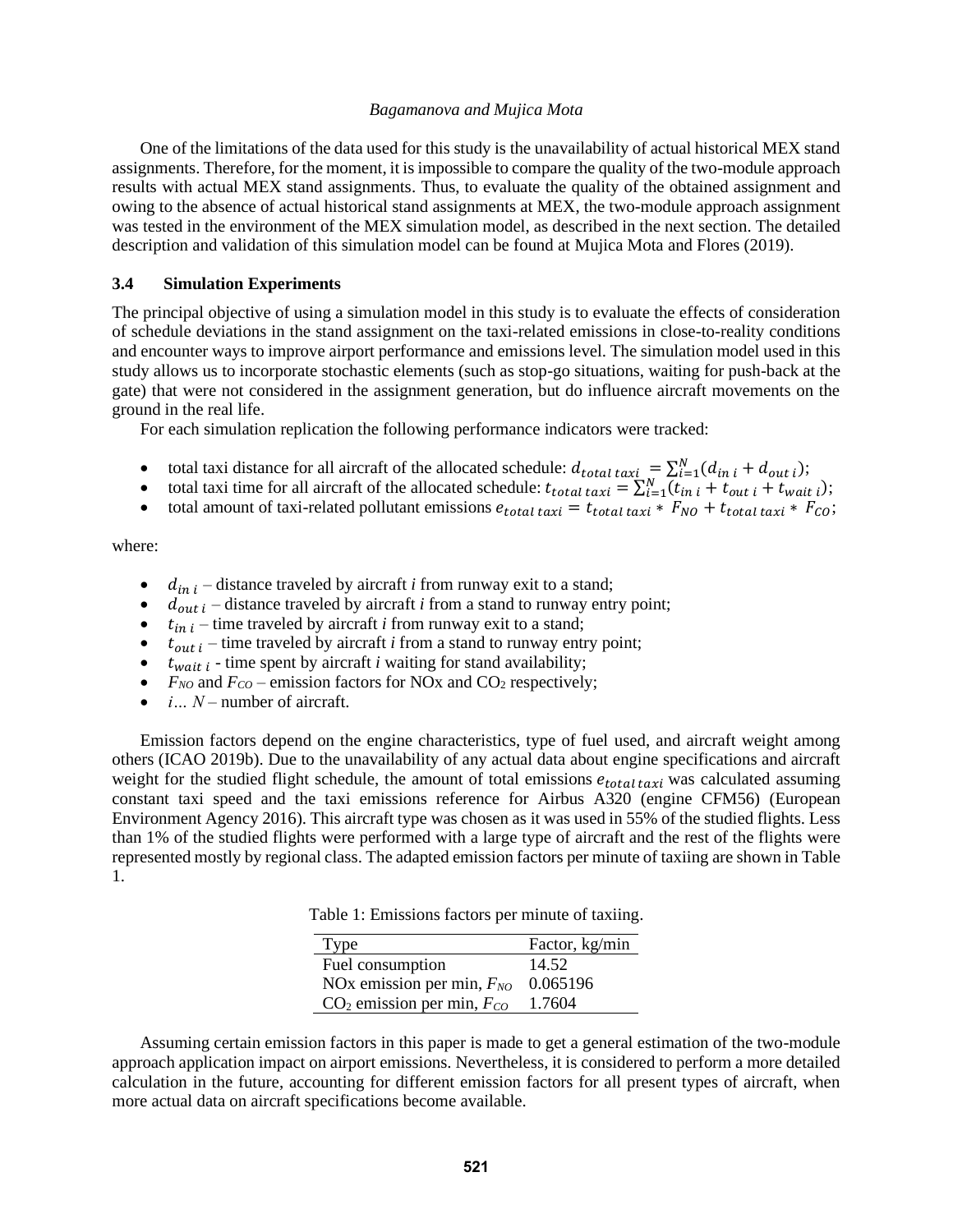At the time of performing this study, there was no information available about exact or historical stand assignments in MEX. Therefore, the two-module approach generated assignments were compared to a random last-minute assignment, generated directly during every simulation run. A random last-minute assignment allocates a flight during simulation to any suitable stand available at the moment of aircraft starting landing approach. That means that any suitable stand not occupied at the decision moment can be chosen regardless of its taxi distance to the runway. As the choice is made randomly, every simulation run results in different usage of stands. As there is no preliminary planned assignment in such last-minute allocation, it is considered that the effects of schedule disruptions on stand usage are minimized and there is less possibility for assignment conflicts. Although, it is not estimated at what environmental cost these effects are minimized. In this section, the effects of such last-minute random allocation on the taxi-related emissions are estimated and compared to a proactive allocation planning, performed by the two-module approach. Additionally, to trace the effects of schedule deviations on taxi-related emissions, simulation scenarios containing both on-time and disrupted arrivals were included in this study.

An overview of the defined stand assignment scenarios is presented i[n Table 2.](#page-6-0) These scenarios can be described as follows:

- 1. *Scenario A*. Base case. It represents an ideal situation with all flights arriving on time, stand assignment generated only with the use of Module II (i.e. optimized allocation without considering deviations).
- 2. *Scenario B*. Stand assignment generated only with the use of Module II (i.e. optimized allocation without considering deviations). The flights arrived with arrival time deviations, generated based on arrival time deviation distributions learned in Module I.
- 3. *Scenario C*. Stand assignment generated considering the expected delay with the use of both Module I and Module II. Flights arrived with arrival time deviations, generated based on arrival time deviation distributions learned in Module I.
- 4. *Scenario D*. Arriving flights are assigned to stands using last-minute random allocation. Flights arrived on time, according to the schedule.

*Scenario E*. Arriving flights are assigned to stands using last-minute random allocation. Flights arrived with arrival time deviations, generated based on arrival time deviation distributions learned in Module I.

<span id="page-6-0"></span>

| Scenario name | Schedule<br>disruptions | Schedule<br>disruptions<br>considered | Assignment<br>optimization | Assignment<br>generation |
|---------------|-------------------------|---------------------------------------|----------------------------|--------------------------|
| А             |                         |                                       | Yes                        | Module II                |
| B             | Yes                     |                                       | Yes                        | Module II                |
| C             | Yes                     | Yes                                   | Yes                        | Two-module               |
|               | -                       |                                       |                            | Random last-<br>minute   |
| Е             | Yes                     |                                       |                            | Random last-<br>minute   |

|  | Table 2: Stand assignment scenarios. |  |
|--|--------------------------------------|--|
|  |                                      |  |

The objective of this paper is to discover the hidden potential for the reduction of taxi-related emissions through stand assignment optimization. And as has been observed in the analysis of the generated assignment in section [3.3,](#page-3-0) the current distribution of domestic and international areas in the terminals has a considerable influence on the assignment results and therefore on the level of taxi-related emissions. Therefore, the relaxation of some restrictions of MEX was considered to verify if such action can bring any benefit to the environmental footprint of real-life stand assignment operations. Therefore, it has been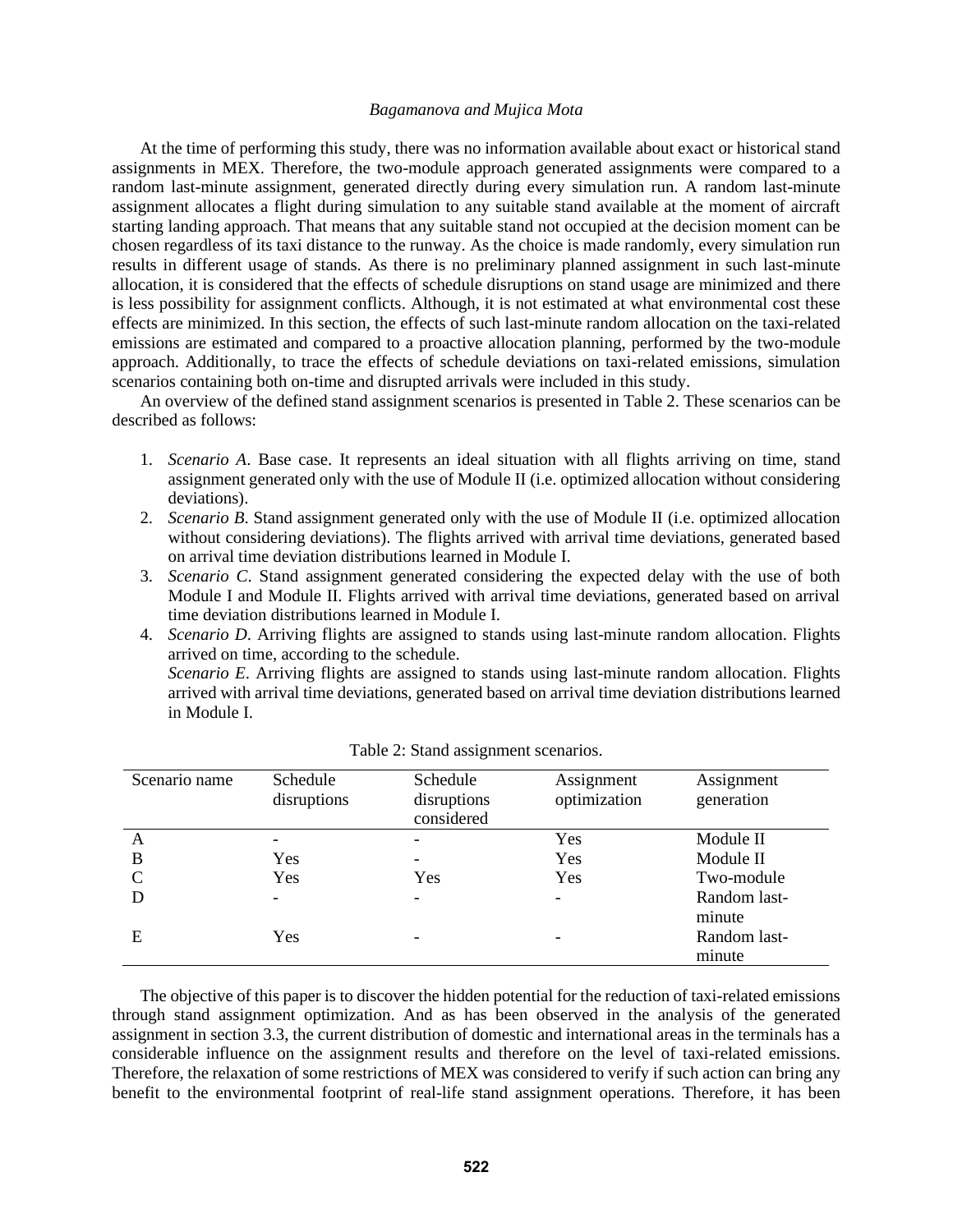decided to manipulate some of the available assignment restrictions and therefore come up with new assignment policies, that would not require major airport facilities reconstruction. The only requirement remaining strict for all simulated assignment policies is the requirement of assignment of large aircraft only to the specially equipped stands. The new assignment policies were compared to the original policy, which contains strict assignment constraints, through the series of experiments, simulating scenarios A-E under each of the defined policies. In such a way for every assignment policy, the performance of the two-module approach under on-time and disrupted arrivals were evaluated and compared to the random last-minute allocation. The defined assignment policies include the following:

- 1. *Group I* base case experiments. Stand assignment generated according to the original set of assignment restrictions with strict adherence to the designated terminal and international/domestic zone.
- 2. *Group II* aircraft are allocated to any available stand in the originally planned terminal. This means that both international and domestic flights can be allocated to the same stand.
- 3. *Group III*  aircraft may choose stands in any terminal but must obey the designated zone policy. This means that a domestic flight must be assigned to the domestic zone but can be assigned to the domestic zone of any terminal.
- 4. *Group IV* aircraft can be assigned to any zone of any terminal. This is a layout restrictions-free assignment policy that allows getting closer to the minimum possible taxi distance and taxi-related emissions for the studied flight schedule.
- 5. *Group V* Terminal 1 is fully designated for domestic flights. This means that even if a flight was originally planned to Terminal 2, in case if it is domestic it will be assigned to Terminal 1.
- 6. *Group VI* Terminal 1 is fully designated for international flights. This means that even if a flight was originally planned to Terminal 2 if it is international it will be assigned to Terminal 1.

Using the same data to learn Bayesian distributional models for schedule disruptions and to generate simulation experiments stochasticity can be considered as a limitation of this paper. Nevertheless, the main goal of the proposed approach is to mitigate the negative impact of schedule disruptions on the airport environment, not to predict the exact delay or early arrival time for the scheduled flights. By considering a certain probability interval in the assignment planning, we intend to provide a tool for influencing stand allocation robustness. With a bigger probability interval, more perturbations can be considered; however, it might reduce stand resources capacity and thus, can be seen as a limitation for some congested airports. Smaller probability intervals would result in smaller stand blocking times but might increase the number of aircraft that might wait for the stand availability. This trade-off is not discussed in this paper, although will be explored in future research.

For each assignment policy, experiments A-E were executed with 30 replications each. Each replication had a duration of 7 days plus extra hours for arrival schedule deviations. The next section presents and discusses the results of the performed experiments.

### **3.5 Experiments Results**

The performed experiments results were compared across scenarios to identify an assignment policy that allows to significantly reduce the emissions. The comparative statistics for the tracked indicators for experiments in Groups  $I - VI$  are presented in [Figure 2](#page-8-0) - [Figure](#page-9-0) 4.

As can be seen in [Figure 2,](#page-8-0) scenarios A and B have similar taxi distance values, as they used the same stand assignment; scenario B differs from scenario A only in presence of stochastic arrival time deviations. Scenarios D and E generally resulted in higher taxi distance value, as they did not optimize the assignment to minimize the taxi time. The lowest taxi distance was achieved in Group V, which corresponds to the assignment policy with Terminal 1 being fully dedicated to the domestic flights and Terminal 2 – to international. Under this policy, both the two-module approach and random last-minute allocation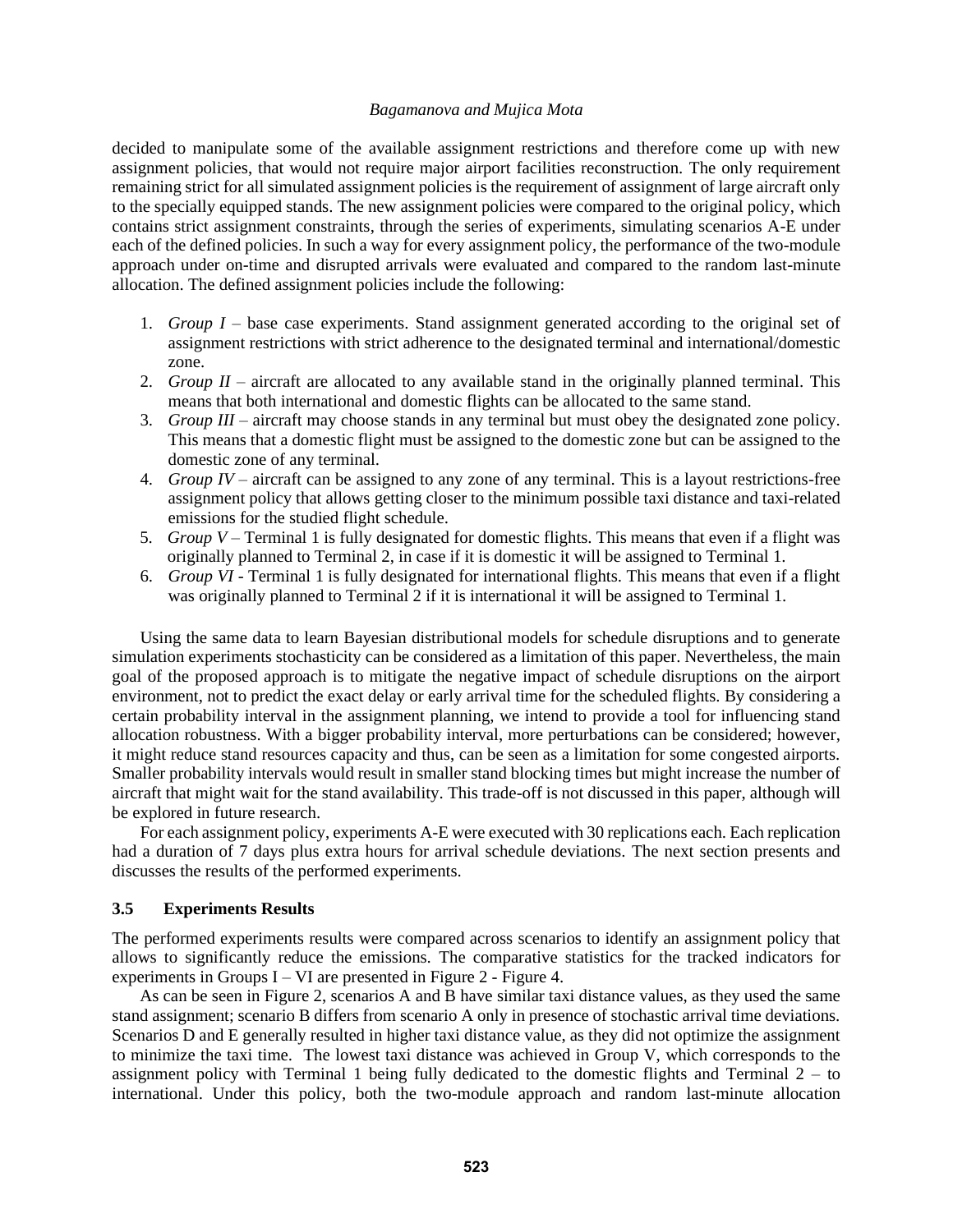generated close values with a 0.2% difference. The lowest taxi distance corresponds to scenario E in Group V, which is 4.2% lower than in assignment generated by the two-module approach under original assignment policy in scenario C Group I. In these experiments, random last-minute allocation outperforming an optimized stand assignment can be explained by the fact that last-minute allocation in scenarios D and E was allowing overlapping assignments to the same stand if all other suitable stands already had been occupied. Overall, results demonstrated in Figure 2, reveal that by reorganizing the use of MEX terminal buildings and dedicating Terminal 1 entirely to domestic flights it is possible to reduce taxiing distance by 4.2% weekly.



<span id="page-8-0"></span>Figure 2: Comparison of total taxi distance for scenarios A - E through the groups of experiments.

When talking about total taxi time, shown in [Figure 3,](#page-9-1) it can be noticed that scenario B shows more variability and higher mean values than scenario A due to the presence of stochastic deviations and aircraft waiting times. The lowest taxi time value corresponds to scenario C in Group V, which is the allocation generated by the two-module approach. The total taxi time obtained in this scenario is 9% lower than in scenario C of Group I.

Remarkably, the taxi time in scenario C through all the groups is always lower than in scenarios with random last-minute allocation and schedule disruptions not considered in the allocation (B, D, and E). Such observation allows concluding, that consideration of expected schedule deviations in the stand assignment is beneficial for airport operations as it results in shorter taxi times owing to decreased stand availability waiting times.

When the amount of total pollutant emissions is compared, the lowest value again corresponds to Group V for Scenarios C (see [Figure 4\)](#page-9-0). The amount of emissions in scenario C Group V is approximately 9% less than the amount produced under original assignment policy of Group I. Random last-minute allocation in scenario E in Group V, interestingly, resulted only in 3.8% higher emissions than in scenario C. However, such a random allocation demonstrated quite a high variability under all assignment policies.

It can be noticed that Figure 3 and Figure 4 have similar values, which could be explained by the assumption of uniform emissions factors for the entire study. Nevertheless, it could be interesting to repeat the experiments in the future with more specific emission factors, e.g. adapted from BADA (EUROCONTROL 2020), and analyze the correlation between total emissions and total taxi time for a purpose of combining them into a single optimization objective.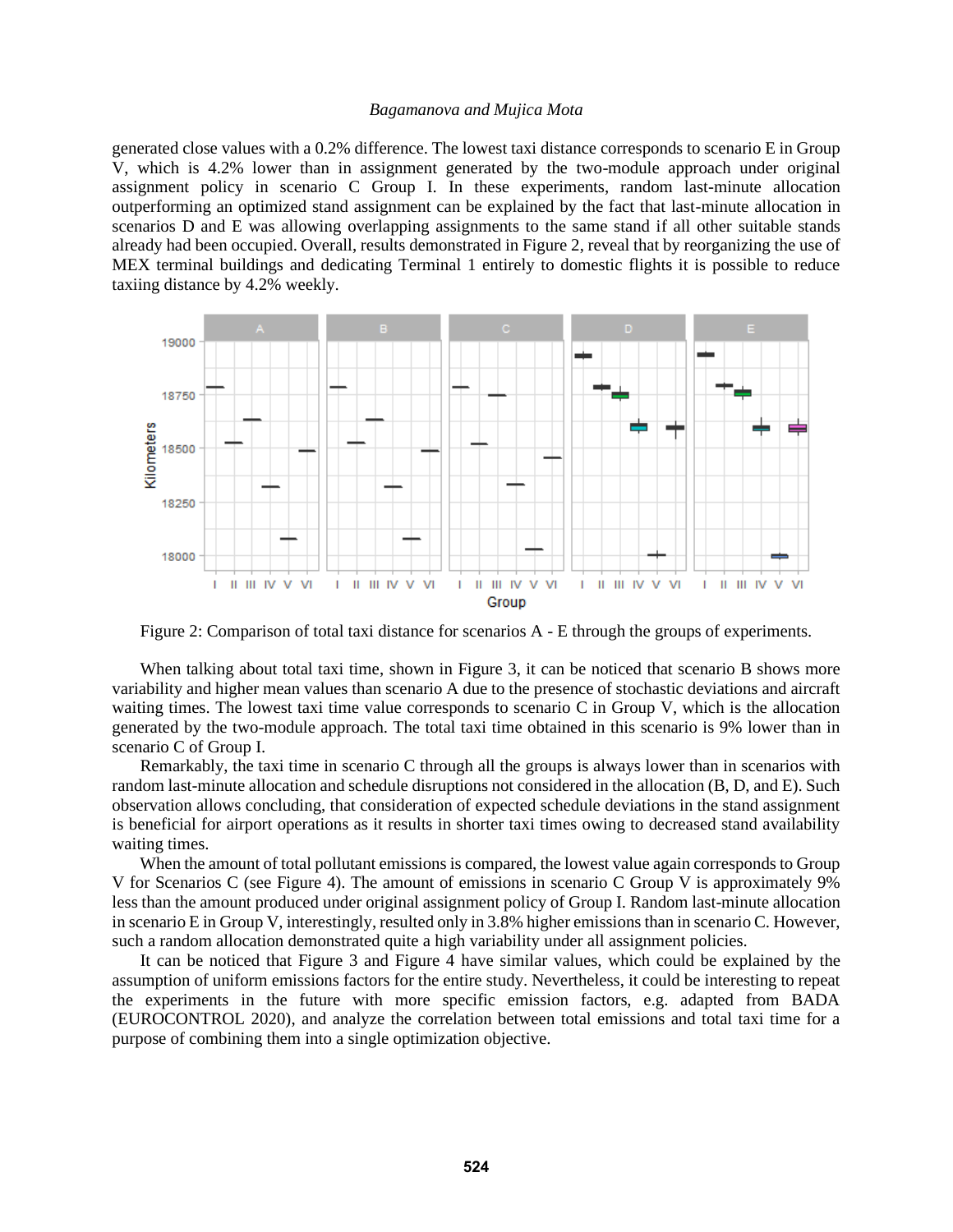

<span id="page-9-1"></span>Figure 3: Comparison of total taxi time for scenarios A - E through the groups of experiments.



<span id="page-9-0"></span>Figure 4: Comparison of total  $CO<sub>2</sub> + NOx$  emissions for scenarios A - E through the groups of experiments.

Summarizing the results, it can be concluded that the most beneficial stand assignment policy in terms of related emissions is the one in Group V. This means that rearranging the use of terminal buildings and dedicating Terminal 1 to domestic flights, can save MEX around 9% of total pollutant emissions weekly compared to existing terminal buildings designation under the operational conditions considered in the experiments.

## **4 CONCLUSIONS AND FUTURE RESEARCH**

This paper presents an application of an innovative approach that combines Bayesian methods and a biobjective heuristic optimization for solving the stand allocation problem in airports from the perspective of minimization of related emissions. To validate the impact of the presented approach on airport environmental footprint, the simulation was included in the methodology to introduce the effects of the stochastic nature of the real-life system. In the case presented, the methodology showed a clear benefit of consideration of possible schedule disruptions in the stand assignment planning for emissions mitigation. Furthermore, the application of the two-module approach with the relaxation of assignment restrictions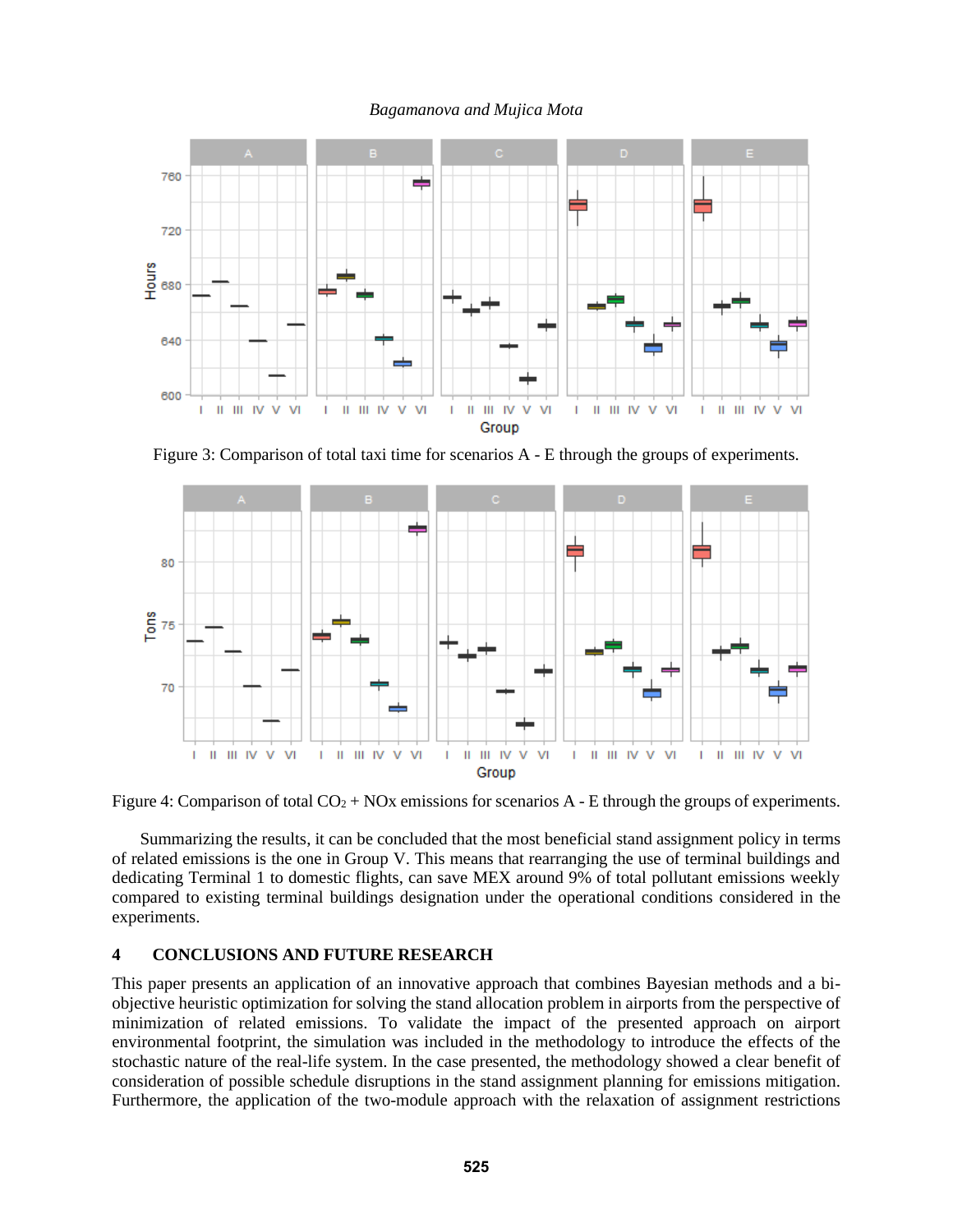revealed a hidden potential of mitigation of taxi-related pollutant emissions. For the case of Mexico City International Airport, the best-obtained results correspond to the dedication of entire Terminal 1 to domestic flights and Terminal 2 – to international flights Such rearrangement of terminal buildings could decrease taxi-related pollutant emissions by approximately 9% weekly, compared to the present use of terminals.

As future work, other variables, such as actual turnaround times and departure time deviations, and more historical performance data would be considered in Module I for providing more accuracy on the expected perturbations. When more historical data become available, it would also be beneficial to use different but comparable sets of data to learn the deviation models and perform the simulation experiments to better estimate the accuracy of the obtained deviation models. Enhancement of the two-module approach optimization component and simulation study with aircraft emissions specifications is also considered for a more precise estimation of emissions and their impact on the stand allocation.

Furthermore, it would be interesting to compare the quality of the two-module generated stand assignments with the historical (actual) stand assignments for the same airport and test the presented approach on other airport configurations and stand assignments policies. Additionally, it can be investigated if taxi distance reduction and emission reduction objectives can be combined into a single optimization objective and what would be the impact on emissions level if aircraft waiting times are considered instead of the number of waiting aircraft. Moreover, the use of information obtained from the simulation model will be incorporated into the optimization loop to provide even more qualitative solutions.

### **ACKNOWLEDGMENTS**

The authors would like to thank the Autonomous University of Barcelona, the Aviation Academy of the Amsterdam University of Applied Sciences for supporting this study and the Dutch Benelux Simulation Society (www.dutchbss.org) and EUROSIM for the dissemination of the findings of this study.

#### **REFERENCES**

- Ashok, A., H. Balakrishnan, and S. R. H. Barrett. 2017. "Reducing the Air Quality and CO 2 Climate Impacts of Taxi and Takeoff Operations at Airports". *Transportation Research Part D: Transport and Environment* 54:287–303.
- ATAG 2020. Aviation Industry Reducing Its Environmental Footprint: Aviation: Benefits Beyond Borders. [https://www.aviationbenefits.org/environmental-efficiency/climate-action/,](https://www.aviationbenefits.org/environmental-efficiency/climate-action/) accessed 12<sup>th</sup> February.
- Bagamanova, M., and M. Mujica Mota. 2020. "A Multi-Objective Optimization with a Delay-Aware Component for Airport Stand Allocation". *Journal of Air Transport Management* 83:101757.
- Bürkner, P.-C. 2017. "Brms: An R Package for Bayesian Multilevel Models Using Stan". *Journal of Statistical Software* 80(1):1– 28.
- Duinkerken, M., T. Selderbeek, and G. Lodewijks. 2013. "Reducing Emissions of Taxiing at Airports". In *the 2013 European Simulation and Modelling Conference*, edited by S. Onggo and A. Kavicka, 331-335. Ostend: The European Multidisciplinary Society for Modelling and Simulation Technology.
- EUROCONTROL 2020. Base of Aircraft Data[. https://www.eurocontrol.int/eec/public/standard\\_page/proj\\_BADA.html,](https://www.eurocontrol.int/eec/public/standard_page/proj_BADA.html) accessed 13th April.
- European Environment Agency. 2016. *European Monitoring and Evaluation Programme/European Environment Agency Air Pollutant Emission Inventory Guidebook*. [https://www.eea.europa.eu/publications/emep-eea-guidebook-2016,](https://www.eea.europa.eu/publications/emep-eea-guidebook-2016) accessed 8th April 2020.
- Fleuti, E., and S. Maraini. 2017. *Taxi-Emissions at Zurich Airport*. [https://flughafen](https://flughafen-zuerich.ch/~/media/flughafenzh/dokumente/das_unternehmen/laerm_politik_und_umwelt/taxi_study_zurichairport_20171207.pdf)[zuerich.ch/~/media/flughafenzh/dokumente/das\\_unternehmen/laerm\\_politik\\_und\\_umwelt/taxi\\_study\\_zurichairport\\_201712](https://flughafen-zuerich.ch/~/media/flughafenzh/dokumente/das_unternehmen/laerm_politik_und_umwelt/taxi_study_zurichairport_20171207.pdf) [07.pdf,](https://flughafen-zuerich.ch/~/media/flughafenzh/dokumente/das_unternehmen/laerm_politik_und_umwelt/taxi_study_zurichairport_20171207.pdf) accessed 10<sup>th</sup> February 2020.
- Flightstats. 2018. *Airport On-Time Performance Reports*. [https://www.flightstats.com/v2/monthly-performance-reports/airports,](https://www.flightstats.com/v2/monthly-performance-reports/airports) accessed 10<sup>th</sup> January 2019.
- Graver, B., K. Zhang, and D. Rutherford. 2019. *CO<sup>2</sup> Emissions from Commercial Aviation, 2018*. [https://theicct.org/publications/co2-emissions-commercial-aviation-2018,](https://theicct.org/publications/co2-emissions-commercial-aviation-2018) accessed 12th February 2020.
- Hao, L., M. Hansen, and M. S. Ryerson. 2016. "Fueling for Contingencies: The Hidden Cost of Unpredictability in the Air Transportation System". *Transportation Research Part D: Transport and Environment* 44:199–210.
- Hassounah, M., and G. Steuart. 1993. "Demand for Aircraft Gates". *Transportation Research Record* 1423:26–33.
- ICAO 2019a. ICAO Environmental Report. [https://www.icao.int/environmental-protection/Documents/ICAO-ENV-Report2019-](https://www.icao.int/environmental-protection/Documents/ICAO-ENV-Report2019-F1-WEB%20%281%29.pdf) [F1-WEB%20%281%29.pdf,](https://www.icao.int/environmental-protection/Documents/ICAO-ENV-Report2019-F1-WEB%20%281%29.pdf) accessed 25<sup>th</sup> March.